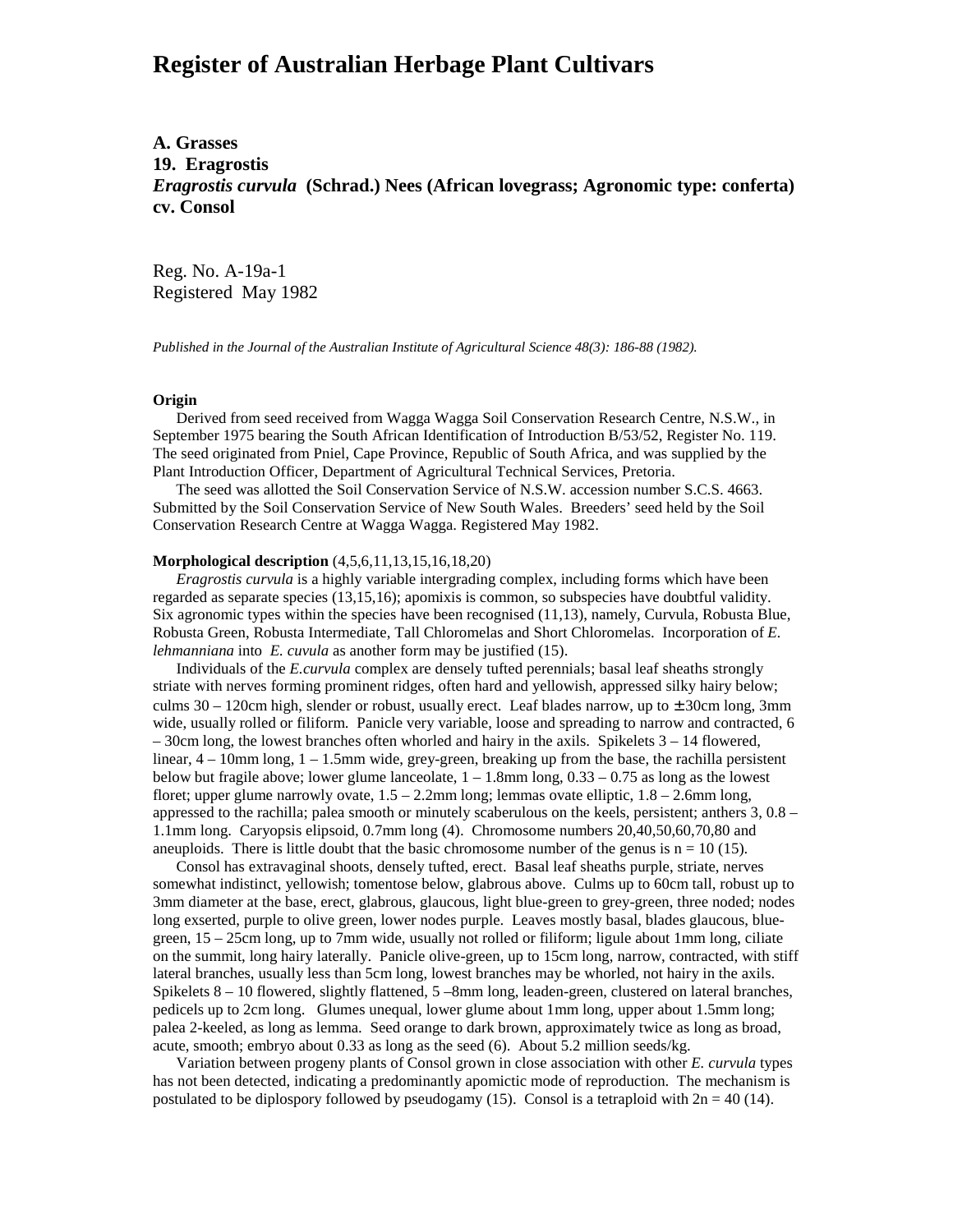Consol is agronomically and morphologically similar to the American cultivar Catalina, which is classified as *E. curvula* (20), but also referred to as Boer or Conferta lovegrass, *E. curvula* var. *conferta* (16,18). A set of 63 *E. curvula* accessions representing all agronomic types was grown at Wagga Wagga, and classified on the basis of 19 morphological characters. The Conferta type could be distinguished from the remainder of the species (5,6). Conferta is thus regarded here, not as a variety, but as a seventh agronomic type within the species (13).

#### **Agronomic characters**

 Consol is a long-lived warm season perennial native to the winter rainfall region of South Africa. Consol's persistence in the drier areas of New South Wales has equaled or exceeded that of other *E*. *curvula* accessions. *E. curvula* has been found to be persistent, productive and very drought tolerant (7,10,19), but could not be recommended for pasture because of low levels of acceptability to stock. *E*. *curvula* has been the only warm season grass species tested in central western New South Wales with adequate persistence and drought tolerance for summer soil erosion control (9,10).

 Consol is considered to have greatest potential for soil erosion control and grazing on lighter soil types, including infertile sands, throughout north-western, central and south-western New South Wales. It was selected primarily on the basis of palatability to sheep from a wide range of *E. curvula* accessions and strains. The American cultivars Morpha and Catalina (17,18,20), an other types reported to be more acceptable to stock than the South African cultivar, Ermelo (12), were found to be less palatable than Consol (8).

 Unpalatability of naturalised populatiopns of E. curvula in New South Wales, which are mainly of the Curvula and Chloromela types, has caused concern I some areas (2), Consol is both distinguishable from these types (5,6) as well as being more palatable (1). In south-western New South Wales, Consol is considered to be superior in drought tolerance, persistence, frost hardiness and herbage production to all warm season perennial grass species available commercially at present.

 Consol regenerates in the early spring and may flower and set seed by early summer. Periods of most active growth are spring and autumn. It is particularly responsive to summer rainfall. Summer is the season with least reliable rainfall in southern New South Wales (3). Consol's growth rhythm complements that of cool season annual and perennial pasture species. There are presently no commercially recommended warm season pasture grasses for area where Consol is seen to have the greatest potential use.

## **References**

- 1. Anon. (1980) Annu. Res. Rep. Wagga Soil Conservation Research Centre. Soil Conserv. Serv. N.S.W. Sydney.
- 2. Auld, B.A., and Scarsbrick, B.D. (1970). Chloromelas lovegrass in the Tenterfield area of N.S.W. *J. Aust. Inst. Agric. Sci.* **36**, 296-7.
- 3. Edwards, K., and Johnston, W.H. (1978). Agricultural climatology of the Upper Murrumbidgee River Valley, N.S.W. *Aust. J. Agric. Res.* **29**, 851-62.
- 4. Clayton, W.D. (1974). 'Flora of Tropical East Africa. Part 2. Gramineae'. (Crown Agents of Overseas Govts. and Admins., London).
- 5. Jocobs, S.W.L. (1981). Classification in the *Eragrostis curvula* complex in Australia. Unpubl. rep., R. Bot. Gdns., Sydney.
- 6. Jocobs, S.W.L. (1981). Personal communication. R. Bot. Gdns., Sydney.
- 7. Johnston, W.H. (1974). African lovegrass (*Eragrostis curvula* (Schrad.) Nees) potential for soil conservation in south western New South Wales. *J. Soil Conserv. N.S.W.* **30**, 213-28.
- 8. Johnston, W.H., and Aveyard, J.M. (1977). Testing and selection of African lovegrass (*Eragrostis curvula*) for soil conservation in south-western New South Wales. *Aust. Plant Intro. Rev.* **12**, 27- 39.
- 9. Johnston, W.H., and Cregan, P.D. (1979). The pastoral and soil conservation potential of *Eragrostis curvula* in semi-arid New South Wales. Proc. 17<sup>th</sup> Asian-Pacific Weed Sci. Soc. Conf., Sydney, pp. 161-4.
- 10. Lang, R.D. (1977). Species trials for revegetation Lachlin district New South Wales. *J. Soil Conserv. N.S.W.* **33**, 60-75.
- 11. Leigh, J.H. (1961). Leaf anatomy in certain strains of *Eragrostis* Beauv. *S.Afr. J. Bot.* **27**, 41-6.
- 12. Leigh, J.H. (1961). The relative palatability of various varieties of weeping lovegrass (*Eragrostis curvula* (Schrad.) Nees). *J. Brit. Grassl. Soc.* **16**, 135-40.
- 13. Leigh, J.H., and Davidson, R.C. (1968). *Eragrostis curvula* (Schrad.) Nees and some other African lovegrasses. *Aust. Plant Intro. Rev.* **5**, 21-44.
- 14. May, C.E. (1941). Personal communication. Agric. Res. Inst. Wagga Wagga, N.S.W.
- 15. Streetman, L.J. (1970) Cytogenetics of *Eragrostis In*. Proc. First Weeping Lovegrass Symp., ed. R.L. Dalrymple. (Agric. Div.: The Samuel Roberts Noble Foundation Inc., Ardmore, Oklahoma.).